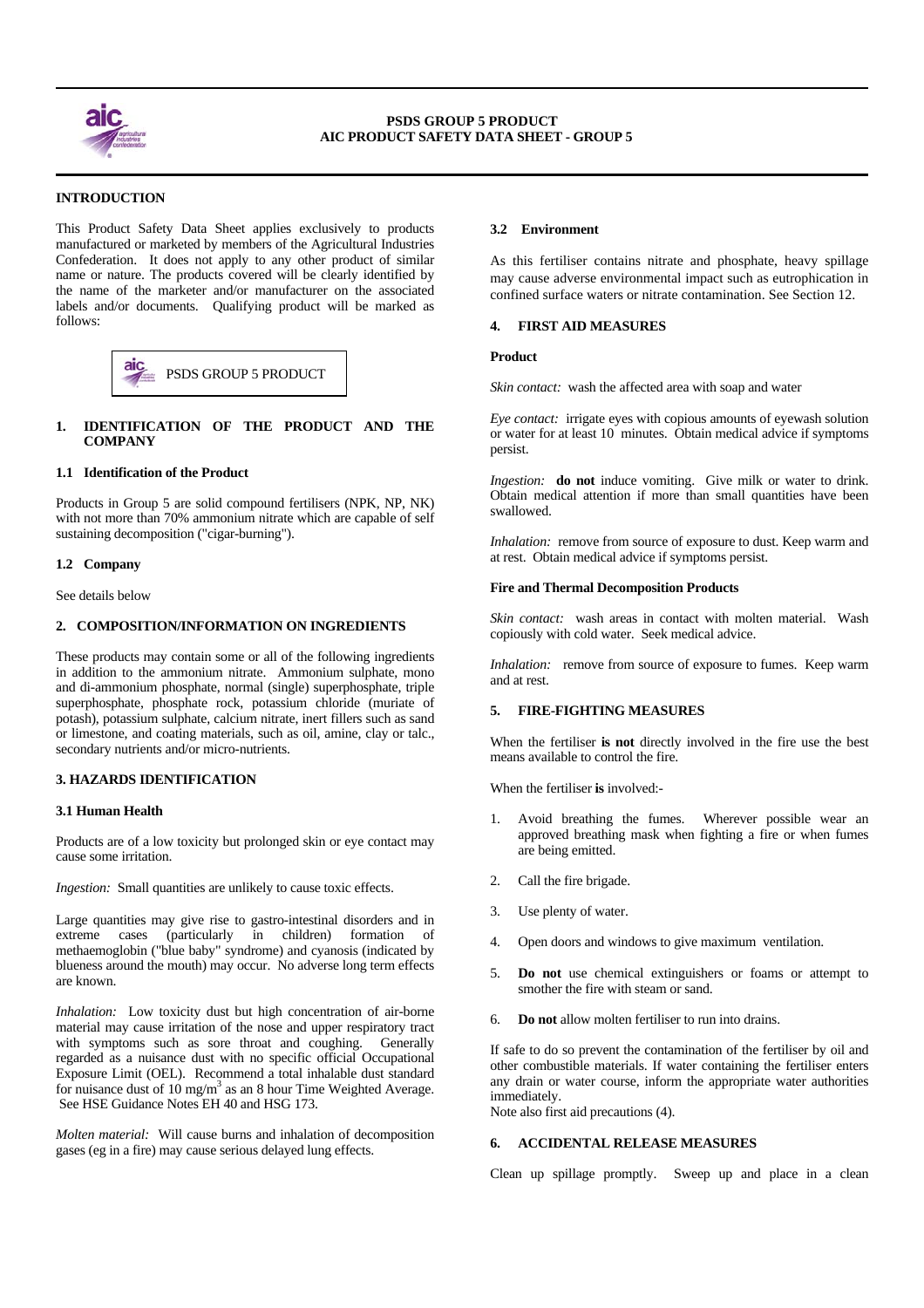appropriately labelled container. Do not allow to mix with sawdust and other combustible or organic substances.

### **7. HANDLING AND STORAGE**

*7.1 Handling:* Avoid excessive generation of dust. Avoid contamination by materials such as diesel oil, grease and other combustible materials. Avoid unnecessary exposure to the atmosphere to prevent moisture pick-up.

*7.2 Storage:* The basic requirements are the avoidance of involvement in a fire and contamination. Locate away from sources of heat, fire or explosion. Keep away from combustible materials and chemical substances taking particular care on farms to ensure that it is not stored near hay, grain, diesel, etc. Ensure high standard of house-keeping in the storage areas. **Do not** permit smoking or the use of naked lights in the storage area Buildings used for storage should be dry and well ventilated, stacks therein should be at least 1 metre from walls, eaves and beams. Further storage guidance is given in HSE Guidance IND(G)230L.

## **8. EXPOSURE CONTROL/PERSONAL PROTECTION**

## **8.1 Occupational exposure limits**

No specific official limits

ACGIH recommended value (1995-1996) for inhalable particulate: TLV/TWA  $10$ mg/m<sup>3</sup>.

## **8.2 Precautionary and engineering measures**

Avoid high dust concentration and provide ventilation where necessary.

## **8.3 Personal Protection**

Wear suitable gloves when handling the product over long periods. Use suitable dust respirator if dust concentration is high.

After handling product, wash hands and observe good hygiene practice.

# **9. PHYSICAL AND CHEMICAL PROPERTIES**

| Appearance                    | White grey or brown granules or prills unless<br>deliberately coloured during manufacture.                                                                                                                                                                                                                                                                                                                             |
|-------------------------------|------------------------------------------------------------------------------------------------------------------------------------------------------------------------------------------------------------------------------------------------------------------------------------------------------------------------------------------------------------------------------------------------------------------------|
| Odour                         | Odourless.                                                                                                                                                                                                                                                                                                                                                                                                             |
| pH water solution<br>(100g/l) | Usually $> 4.5$ .                                                                                                                                                                                                                                                                                                                                                                                                      |
| Melting point                 | Depends on composition. May decompose<br>before melting $160-170$ °C depending on<br>moisture content                                                                                                                                                                                                                                                                                                                  |
| Boiling point                 | $>$ 210 $\rm{^{\circ}C}$ (decomposes).                                                                                                                                                                                                                                                                                                                                                                                 |
| <b>Explosive properties</b>   | Not explosive as per EEC test A14 (67/548/EEC).<br>The fertilizer has a high resistance to detonation.<br>This resistance is decreased by the presence<br>of contaminants and/or high temperatures.<br>Heating under strong confinement (e.g. in<br>tubes or drains) may lead to a violent reaction<br>or explosion especially if there is contamination<br>by some of the substances mentioned under<br>Section 10.3. |
| <b>Bulk</b> density           | Normally between $900 - 1100$ kg/m <sup>3</sup>                                                                                                                                                                                                                                                                                                                                                                        |
| Solubility in water           | Soluble in water, extent depends on composition<br>Most formulations are hygroscopic.                                                                                                                                                                                                                                                                                                                                  |

# **10. STABILITY AND REACTIVITY**

Stable under normal storage and handling conditions. Oxidising agent therefore can enhance the combustion of combustible materials. Capable of self-sustained decomposition, especially when the product is in bulk form. A moderate source of heat such as a buried light bulb can initiate decomposition which can continue even when the heat source is removed. Liberates ammonia when in contact with alkalies eg Caustic Soda, Soda Ash.

Not itself combustible. Melts and decomposes when heated strongly with molten material starting to form between 160 - 165°C. On decomposition gives off water vapour and toxic fumes which may contain oxides of nitrogen and ammonia. Decomposition is accelerated by a number of substances such as acids; carbonaceous materials; chromates; zinc, copper and their alloys; chlorates and reducing agents.

Has a high resistance to detonation. This resistance is decreased by a number of factors such as the presence of contaminants and/or high temperature. Heating under strong confinement (eg in tubes or drains) may lead to a violent reaction or explosion, especially if there is contamination by substances mentioned above.

**Do not** weld or apply heat to equipment or plant which may have contained the fertiliser without first washing thoroughly to remove **all** fertiliser.

## **11. TOXICOLOGICAL INFORMATION**

## **11.1 General**

See Section 3.1.

# **11.2 Toxicity Data**

Product toxicity will depend on the composition. Ammonium nitrate: LD50 (oral, rat)  $>$  2000mg/kg May cause methæmoglobinæmia See Section 3.1. Monoammonium phosphate:  $LD_{50}$  (oral, rat) > 2000mg/kg Diammonium phosphate:  $LD_{50}$  (oral, rat) > 2000mg/kg Potassium chloride or sulphate:  $LD_{50}$  (oral, rat) > 2000mg/kg Clacium nitrate:  $LD_{50}$  (oral, rat) 2100mg/kg

# **12. ECOLOGICAL INFORMATION**

# **12.1 Mobility**

Very soluble in water. The nitrate ion is mobile. The ammonium ion is adsorbed by soil.

# **12.2 Persistence/Degradability**

The nitrate ion mobile; the ammonium ion is adsorbed by soil particles. Phosphates, whether water or citrate soluble, are translocated in the soil over very short distances and are then immobilised. The dissolved potassium ion in the soil solution is adsorbed by clay minerals; where these are absent in light soils part of the potassium may be leached.

### **12.3 Bio-accumulation**

The product does not show any bio-accumulation phenomena.

### **12.4 Ecotoxicity**

Low toxicity to aquatic life.

### **13. DISPOSAL CONSIDERATIONS**

Depending on the degree of contamination, dispose of by use on farm, by spreading thinly on open ground or to an authorised waste facility. Take care to avoid the contamination of watercourses and drains. Inform the appropriate water authority in the event of